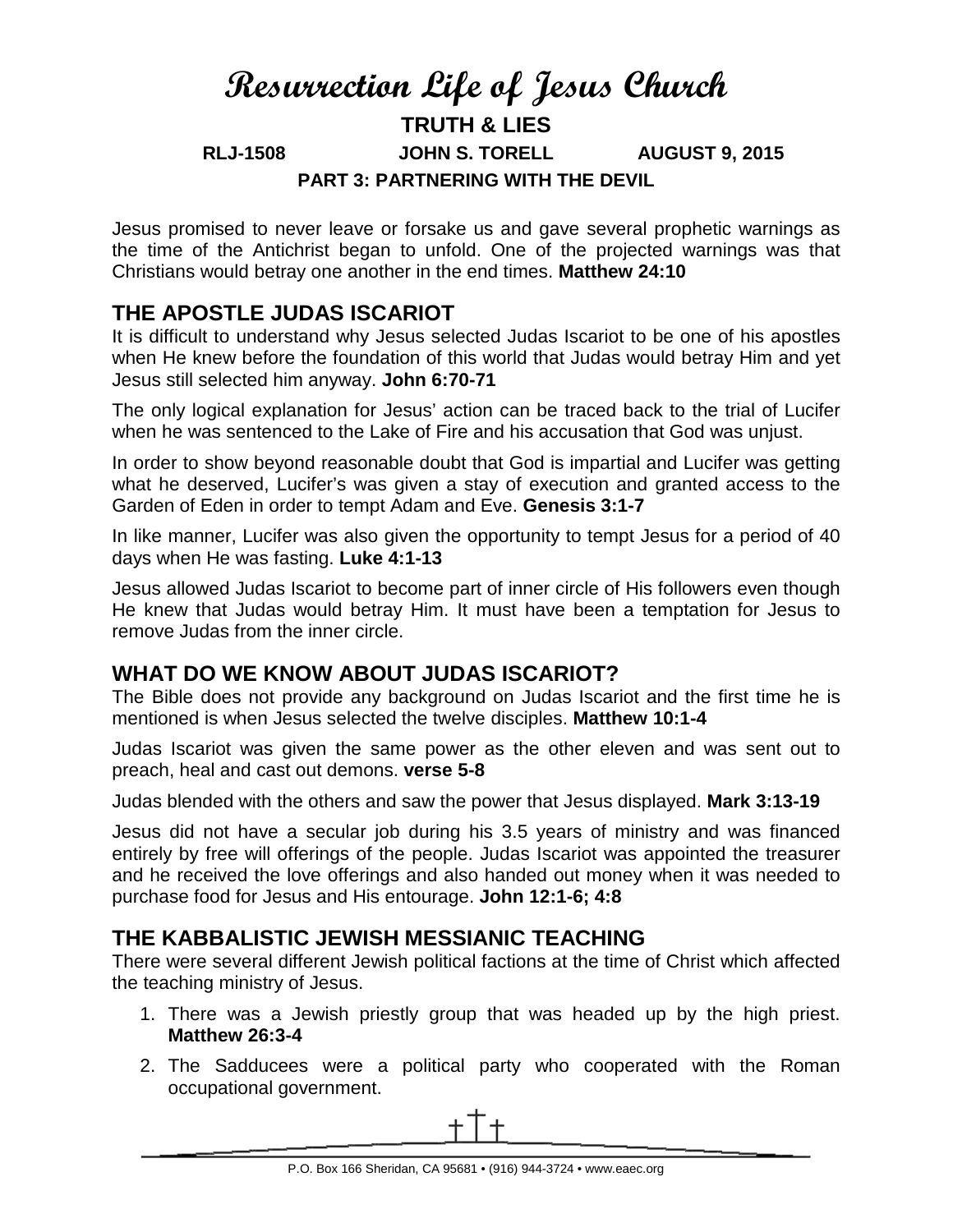- 3. The Pharisees were conservative in their religious and political activities.
- 4. The Essenes existed mostly outside Jerusalem and tended to live in closed off areas to preserve their peculiar system of Judaism.
- 5. The Kabbalistic party had a theological group governing a violent group of men known as the Zealots, who were hell bent on driving out the Roman army from Israel. This group was responsible for the revolt against Rome that took place between 67-70 A.D., when the Romans crushed the rebellion and destroyed Jerusalem and the temple.

There were two more Jewish uprisings against the Romans, the first one between 115-117 A.D. and the second one between 132-135 A.D.

6. The Publicans were Roman tax collectors and not a political party.

Jesus was well aware of the different political factions and mentioned the Zealots. **Matthew 11:12**

The Kabbalistic leadership recognized the supernatural powers which Jesus displayed and was able to transfer to his disciples and formed a plot to capture Jesus by force and make Him the king of Israel. **John 6:14-15**

It is interesting that Jesus selected a man from the Zealots by the name of Simon. **Luke 6:15**

### **THE THINKING OF THE JEWISH PEOPLE**

With the exception of the Sadducees and the Publicans, all the Jews wanted to drive out the Romans from the land of Israel and re-establish the kingdom of Israel as it existed during the time of King David and King Solomon.

The Pharisees and Essenes believed that God would send a Messiah who would be endowed with supernatural power, would drive out the Romans, and set up a kingdom of Israel that would rule the entire world.

A. They did not believe that the Messiah would be God incarnate. This was a concept not believed by the Jewish priestly leadership, the Pharisees and the Essenes; instead, they believed that the supernatural Messiah would never die and that he would set up an eternal kingdom of Israel on earth.

This is why most of the Jews rejected Jesus when He began to teach that He was the Son of God and that He was God incarnate. **John 6:57-66; 8:39-59**

B. The Kabbalistic Jews believed that the messiah would be a divine essence that would reside in a Jewish man. This would make him immortal and he would defeat all nations and set up the kingdom of Israel to rule the whole world with his supernatural strength. In order to speed things up, they were to take up arms and lay the groundwork for the messiah. At the same time they were to lead the people in sin in order to speed up the coming of the messiah. This was not a new concept, but one that dated back hundreds of years and the prophet Isaiah received a prophetic word from the Lord condemning this teaching. **Isaiah 5:13- 20**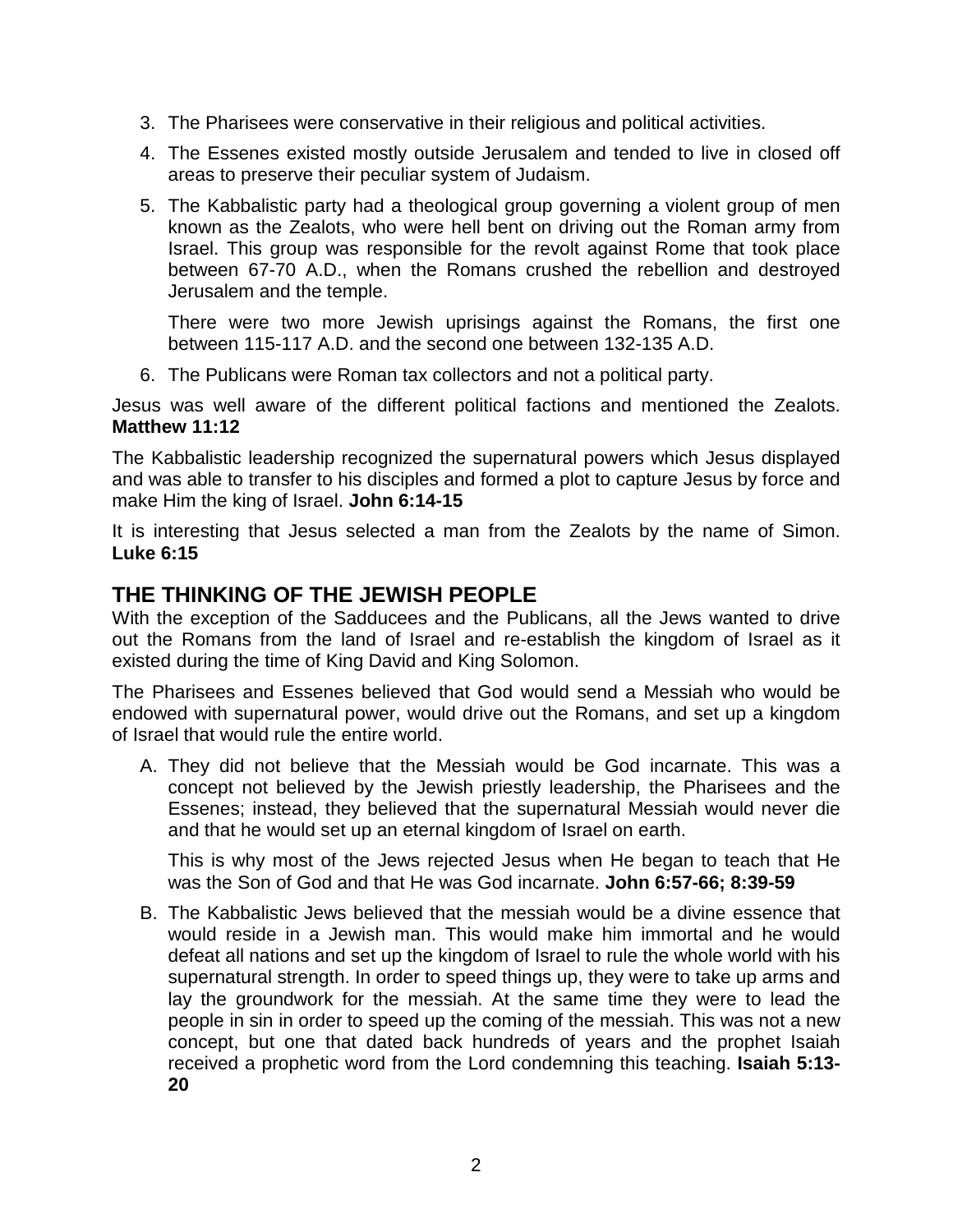C. The Jewish people did not believe there was any redemption for Gentiles. The messiah would be for the twelve tribes of Israel only. The messiah would be powerful and could not be defeated, let alone be killed. The Jewish idea of utopia was an everlasting kingdom on earth for the 12 tribes of Israel, and the Israelites who had died beforehand would be resurrected to live on earth again in this kingdom.

The twelve disciples were clearly of this mindset because they were excited when they found Jesus. **John 1:32-49; Acts 1:4-7**

There was a vehement rebuttal from Peter when Jesus began to share how He had to die for the sins of the world. **Matthew 16:21-23**

When Jesus was arrested by the high priest's militia, all the men that had been with Jesus lost hope and fled in fear and despair. They felt they had been deceived about Jesus being the Messiah because their messiah was not supposed to suffer defeat. **Matthew 26:55-56**

### **THE MINDSET OF JUDAS ISCARIOT**

Judas held the common belief system of the Jews. He was waiting for the coming Messiah and for the Romans to be ousted from Israel. According to Jesus, Judas never accepted Jesus as his Savior and atonement from sin. **John 6:64-71**

Judas was not obedient to God's commandments and this was the reason that he became a thief and stole money from Jesus.

Judas accepted the teachings of the Kabbalistic Jews that the messiah must be immortal. He cast out demons, preached repentance from sin even though he never repented himself, healed the sick and had experienced divine power flowing through him. But he was not walking in truth and was blinded. **Matthew 13:13-15**

It was Satan who convinced Judas to force the hand of Jesus and make Him come out openly as the Jewish messiah. **John 13:2, 27; Luke 22:3**

Jesus stated that it would have been better for Judas to never have been born. **Matthew 26:24**

Judas contracted with chief priests to betray Jesus for 30 silver coins since they didn't dare arrest him during daylight hours. Judas was not motivated by money since 30 silver coins was only equal to four months wages for a skilled laborer. **Matthew 26:14- 16; Luke 22:1-6**

Judas was operating under the expectation that Jesus would display His supernatural power the moment He was arrested and announce that He was the Messiah. Imagine the horror of Judas when Jesus did not resist arrest and was condemned to die on a cross.

When Judas realized that Jesus would die, he must have thought back to the memories of the previous 3.5 years. Jesus had healed so many people, cast out demons from those who were tormented and now this innocent man was going to die a slow and painful death on a cross because of his treachery.